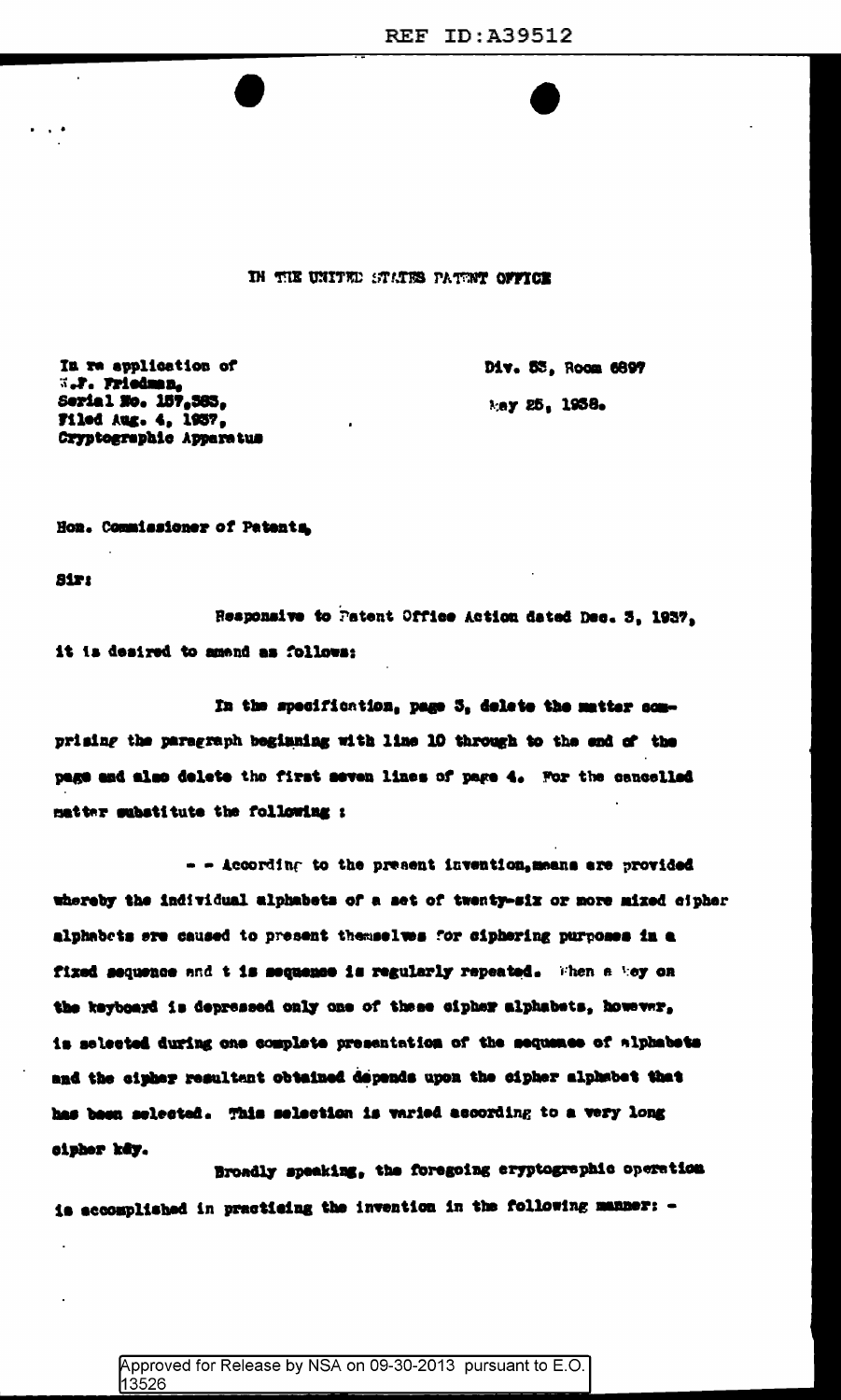The rotor 3 serves as switching means for changing the whole set of twenty-six connections between the keyboard 1 and the bank of indicating devices 2. The rotor is caused to rotate with a constant angular velocity by the motor 93, and the time required for the rotor to make one complete revolution will bereinafter be referred to as the operating cycle. Assuming a system employing twenty-six elements ( to correspond with the twenty-six letters of the English alphabet ) rotor 3, in making a complete revolution will pass through twenty-six angular positions, each consuming 1/26th of the time required for the rotor to complete one operating cycle. The operating cycle may therefore be regarded as being subdivided into twenty-six equal time-intervals during which a letter may be enciphered by the cryptograph. To each of these time-intervals or anguler positions of the rotor, there corresponds a cipher alphabet, that is, a set of connections between the keyboard and the bank of indicating devices. Coordinated with the rotor is the distributor 4, whose brush arm 16 causes brush 75 to sweep over the twenty-six equal segments of the face of the distributor synchronously with the rotation of the rotor. The distributor cooperates with the keying mechanism to determine which of the cipher alphabets will be selected, that is, which of the twenty-six angular positions of the totor, or which of the twenty-six ti e-intervals, will be the one selected during a specific operating cycle for enciphering ( or deciphering ) a letter. This selection in each case varies with the successive operating cycles according to a cipher key which is produced by the cam-wheel cipherkey mechanism 5. Each different one of the twenty-six time-intervals will yield a different resultant for the same letter ; therefore there are

2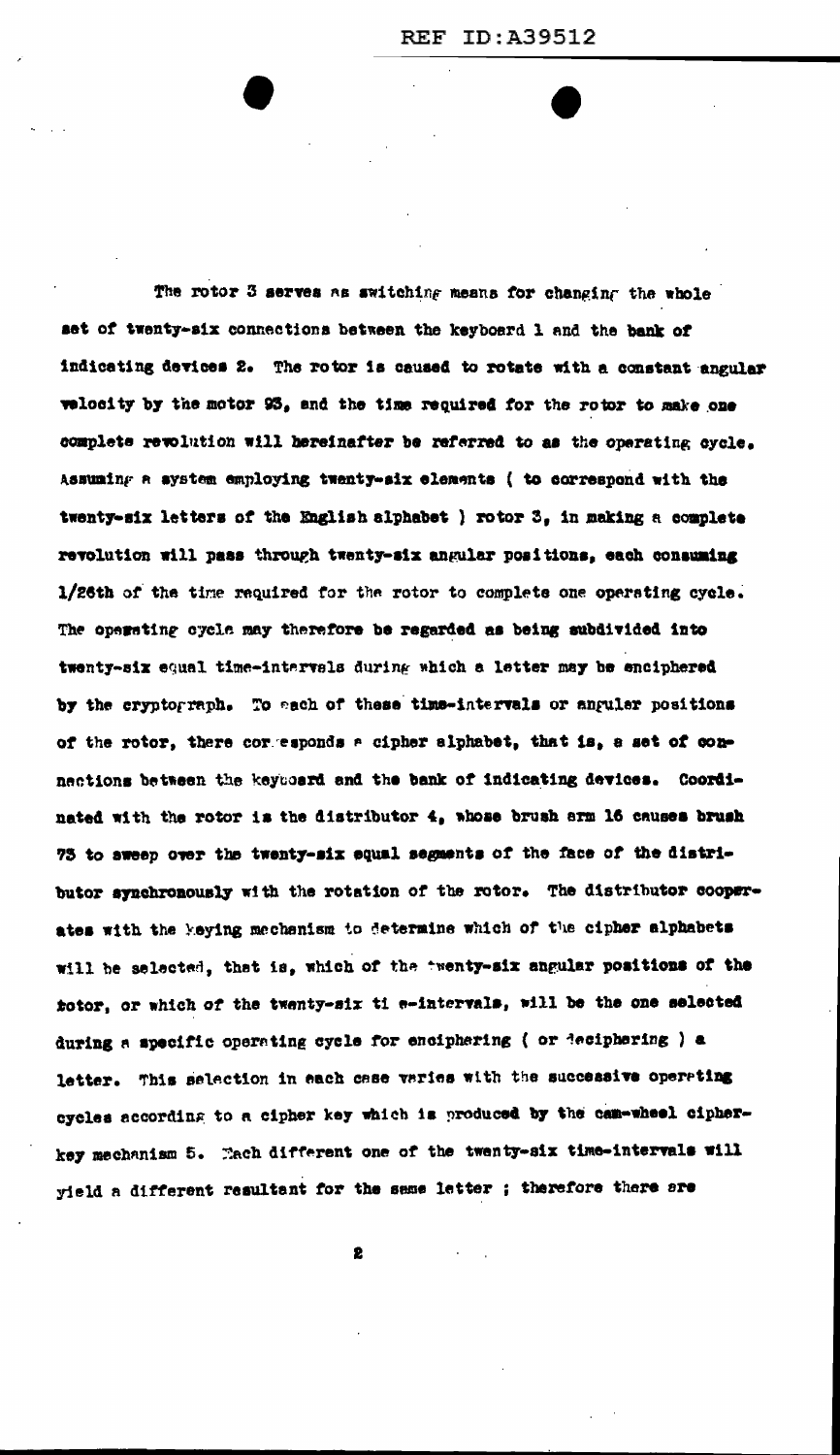twenty-six different resultants possible for each letter. "ithin the operating cycle, when a key of the keyboard is depressed, the letter corresponding to this key is enciphered ( or deciphered ) by that one of the cipher alphabets which was selected in the aforesaid manner. Arrangements are made for locking up the keyboard so that when a key is depressed not only will the associated keyboard contact be closed but also it will remain closed for one whole operating cycle and no other key can be depressed during that same cycle. Thus, keyboard operation may be regarded as being rhythmic in character and may be performed with a cadence similar to that in teletype operation. The operation of the key oard results in the action of the responsive indicating devices 2, which may print the churacters produced by the ciphering operation in a rhythmic manner. But it is obvious that this cadence does not have to be reproduced identically by the operator who is to decipher messages for the cadence is not at all an essential part of the functioning of the apperatus. In fact, if a clutch mechanism were provided whereby the rotor and the distributor would only be started consequent upon the depression of any key of the keyboard, and would be stopped automatically at the end of the operating cycle, then for each depression of the key the rotor and the distributor brush arm would start, would make one complete revolution, the letter would be enciphered ( or deciphered ) and upon completion of the revolution both the rotor and the distributor brush arm would stop. Thus, no cadence in keyboard operation would be required, and operating speed would only be limited by practical considerations. The foregoing apparatus and its operation will now be described in detail.  $-$ 

3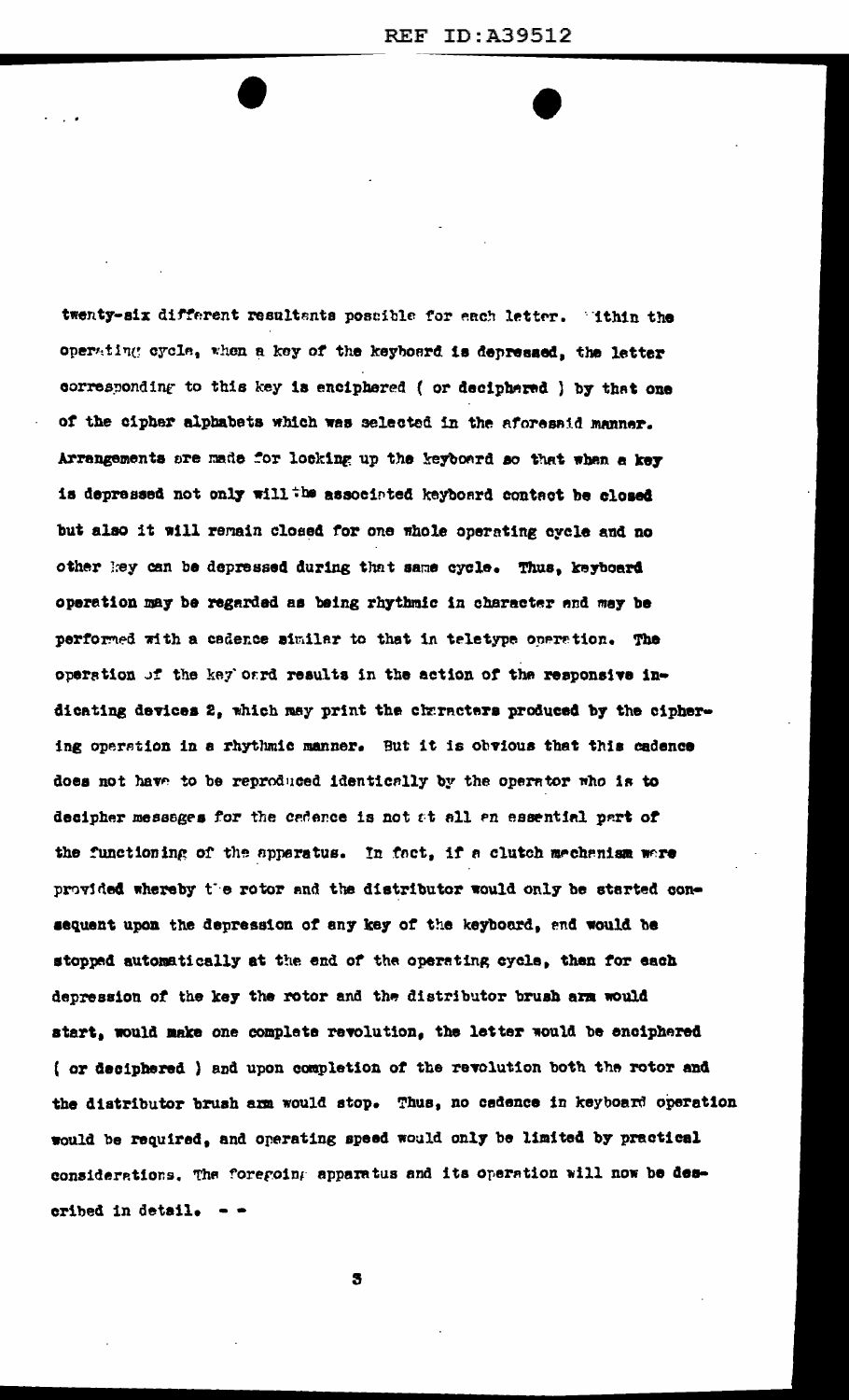Tage 7, line 7, correct "bench " to read - - bench - -

Tare 10. line 2. change " so " to read - - to - - Hame pare. last line, correct the spelling of "constact " to read - - contact - -

Pare 15. line 2. " march " is changed to - - mark - - (sme page, line 3 from the bottom before the word "contact" at the end of the page, cancel " a " and substitute - - one - -

Tage 16, line 2, cancel " F4 " and substitute - - 85 - - ; Line 3, cancel " 115 " and substitute - - 116 - - (inc. 4, cancel " 85 "and Substitute - - 84 - - ; Line 10, cancel " 85 " and substitute - - 84 - -; Line I1, cancel "84 " and substitute - - 85 - -

Incorporate the following additional claim :

19. A cryptograph constructed, arranged and adspted to operate substantially in the manner and for the purpose herein described and illustrated by the accompanying drawings.

## **BEPARYS**

The Examiner's queries as to the meaning of the expressions " time ", "time-intervals ", and also as to the significance of the expression "cadence" have been noted and the matter inserted on pages 3 and 4 of the specification will, it is belleved, clarify the meaning and will otherwise give a better understanding of the operation. Care has been taken to confine the inserted matter strictly to the disolosure and to avoid new matter.

ä